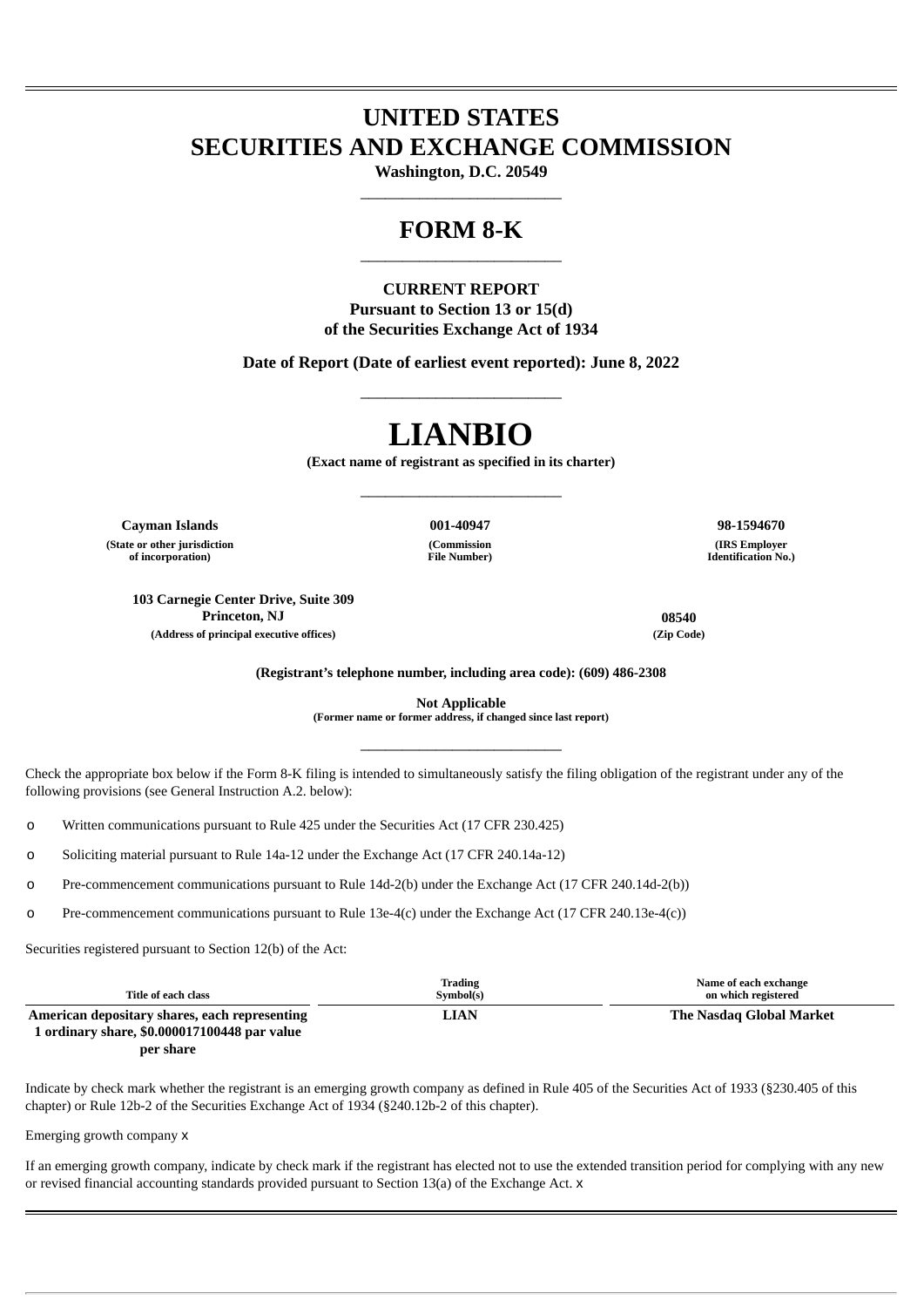#### **Item 5.07 Submission of Matters to a Vote of Security Holders.**

The following proposals were submitted to the shareholders at the 2022 Annual Meeting of Shareholders of LianBio (the "Company"), held on June 8, 2022 (the "Annual Meeting"):

(i) The election of two Class I directors, as nominated by the Board, each to serve a three-year term expiring at the 2025 annual meeting of shareholders of the Company and until his successor is duly elected and qualified, or until his earlier death, resignation or removal; and

(ii) The ratification of the appointment of KPMG LLP as the independent registered public accounting firm of the Company for its fiscal year ending December 31, 2022.

The proposals and applicable voting procedures are described in detail in the Company's Revised Proxy Statement filed on April 28, 2022.

The number of ordinary shares entitled to vote at the Annual Meeting was 107,275,458. The number of ordinary shares present or represented by valid proxy at the Annual Meeting was 93,313,618, constituting a quorum for the transaction of the business of the Annual Meeting. All resolutions duly proposed in the notice of the Annual Meeting were approved at the Annual Meeting.

The number of votes cast for and against and the number of abstentions and broker non-votes with respect to each matter voted upon are set forth below:

(a) The election by ordinary resolution of Class I Directors.

| <b>Director Nominee</b> | Votes For  | <b>Votes Against</b> | Abstained |
|-------------------------|------------|----------------------|-----------|
| Tassos Gianakakos       | 89.412.158 | 502.057              | 3.399.403 |
| Neil Kumar              | 83,460,880 | 6,453,135            | 3,399,603 |

There were no broker non-votes regarding this proposal.

(b) The ratification by ordinary resolution of the appointment of KPMG LLP as the Company's independent registered public accounting firm for the fiscal year ending December 31, 2022.

Shareholders ratified the appointment of KPMG LLP as the Company's independent registered public accounting firm for the fiscal year ending December 31, 2022. The results of the voting included 89,906,342 votes for, 11,223 votes against and 3,396,053 votes abstained. There were no broker non-votes regarding this proposal.